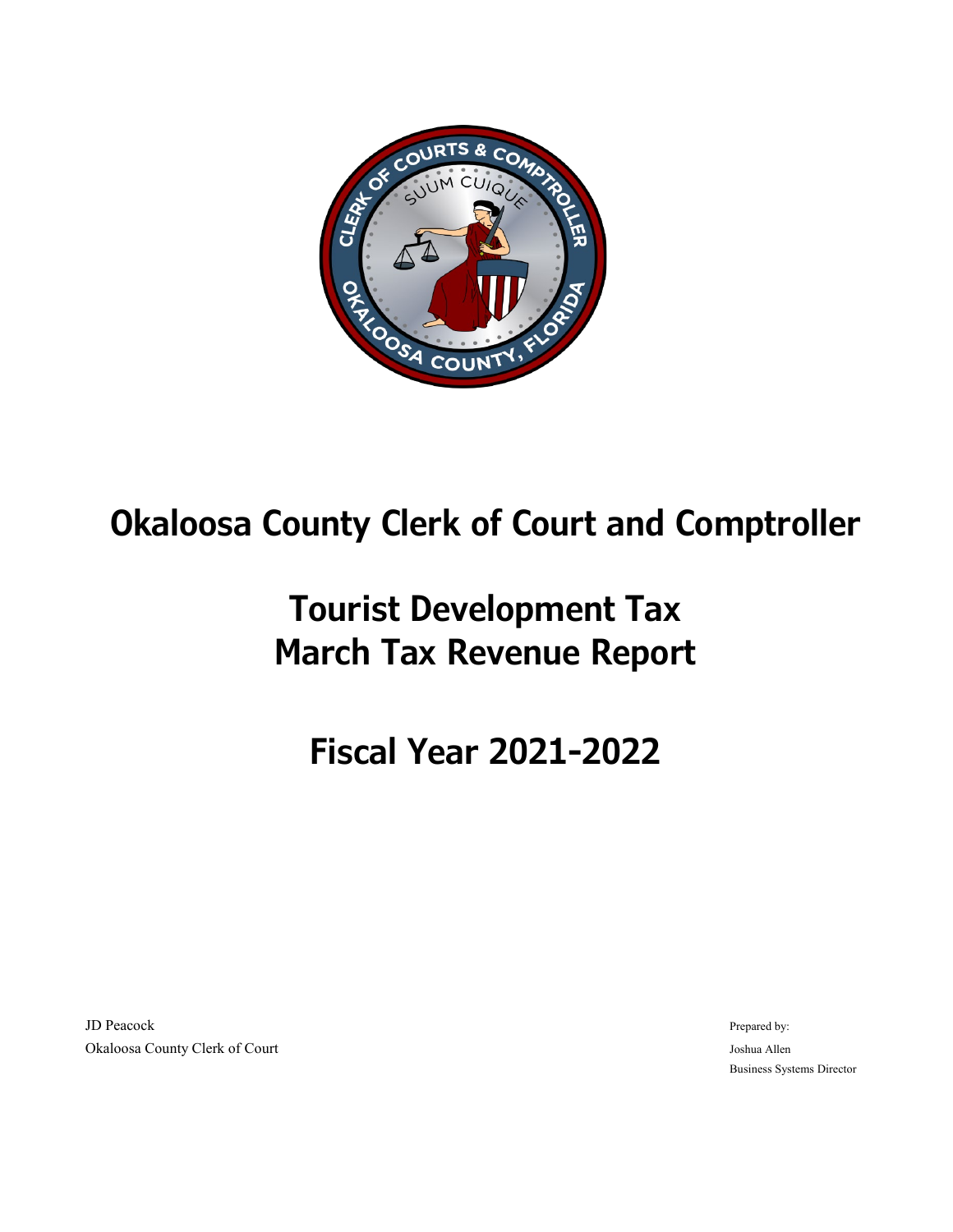| Historical TDT Collections and Percentage Breakdown |                 |                 |                 |                 |                         |                 |                         |                |                         |                          |  |
|-----------------------------------------------------|-----------------|-----------------|-----------------|-----------------|-------------------------|-----------------|-------------------------|----------------|-------------------------|--------------------------|--|
| $FY$ 2017 - Current                                 |                 |                 |                 |                 |                         |                 |                         |                |                         |                          |  |
|                                                     |                 |                 |                 |                 |                         |                 |                         |                |                         |                          |  |
| Month                                               | FY 2017         | FY 2018         | FY 2019         | FY 2020         | $\%$ (+/-)<br>2018-2019 | FY 2021         | $\%$ (+/-)<br>2019-2020 | FY 2022        | $\%$ (+/-)<br>2020-2021 | $Cum (+/-)$<br>2020-2021 |  |
| October                                             | \$1,199,606.75  | \$1,214,481.83  | \$1,309,682.33  | \$1,209,246.44  | $-7.67%$                | \$2,027,742.10  | 67.69%                  | \$2,177,346.70 | 7.38%                   | 7.38%                    |  |
| November                                            | \$407,634.70    | \$547,282.21    | \$828,040.56    | \$608,271.78    | $-26.54%$               | \$826,108.63    | 35.81%                  | \$1,074,763.79 | 30.10%                  | 13.96%                   |  |
| December                                            | \$427,968.96    | \$435,955.83    | \$541,907.43    | \$552,130.36    | 1.89%                   | \$674,430.00    | 22.15%                  | \$1,064,654.14 | 57.86%                  | 22.35%                   |  |
| January                                             | \$409,650.46    | \$546,010.21    | \$591,499.87    | \$698,331.50    | 18.06%                  | \$810,277.30    | 16.03%                  | \$556,796.53   | $-31.28%$               | 12.33%                   |  |
| February                                            | \$559,626.99    | \$755,231.53    | \$929,605.46    | \$959,719.31    | 3.24%                   | \$1,030,939.09  | 7.42%                   | \$1,039,092.04 | 0.79%                   | 10.12%                   |  |
| March                                               | \$1,313,953.85  | \$1,804,972.98  | \$1,638,833.47  | \$768,179.65    | $-53.13%$               | \$2,533,631.54  | 229.82%                 | \$2,692,226.18 | 6.26%                   | 8.88%                    |  |
| April                                               | \$1,733,130.80  | \$1,611,132.82  | \$1,634,939.01  | \$232,848.94    | $-85.76%$               | \$3,027,344.52  | 1200.13%                |                |                         |                          |  |
| May                                                 | \$2,059,989.38  | \$2,165,970.13  | \$2,775,474.02  | \$1,490,641.58  | $-46.29%$               | \$3,836,461.91  | 157.37%                 |                |                         |                          |  |
| June                                                | \$3,830,671.38  | \$3,891,381.79  | \$5,378,932.05  | \$3,619,497.04  | $-32.71%$               | \$5,311,973.12  | 46.76%                  |                |                         |                          |  |
| July                                                | \$3,992,590.07  | \$4,435,804.74  | \$3,676,259.33  | \$4,019,404.74  | 9.33%                   | \$5,971,521.24  | 48.57%                  |                |                         |                          |  |
| August                                              | \$2,114,324.85  | \$2,244,463.62  | \$2,237,069.94  | \$2,639,207.26  | 17.98%                  | \$4,063,463.37  | 53.97%                  |                |                         |                          |  |
| September                                           | \$1,489,824.83  | \$1,593,007.19  | \$1,884,690.82  | \$2,221,230.43  | 17.86%                  | \$2,913,700.21  | 31.18%                  |                |                         |                          |  |
| Total                                               | \$19,538,973.02 | \$21,245,694.88 | \$23,426,934.29 | \$19,018,709.03 | $-18.82%$               | \$33,027,593.03 | 73.66%                  | \$8,604,879.38 |                         |                          |  |
|                                                     |                 |                 |                 |                 |                         |                 |                         |                |                         |                          |  |

Amounts for January 2022 through current reported by the Okaloosa County Clerk of Court's office. All amounts prior to January 2022 reported by the Okaloosa County Tax Collector and Florida Department of Revenue.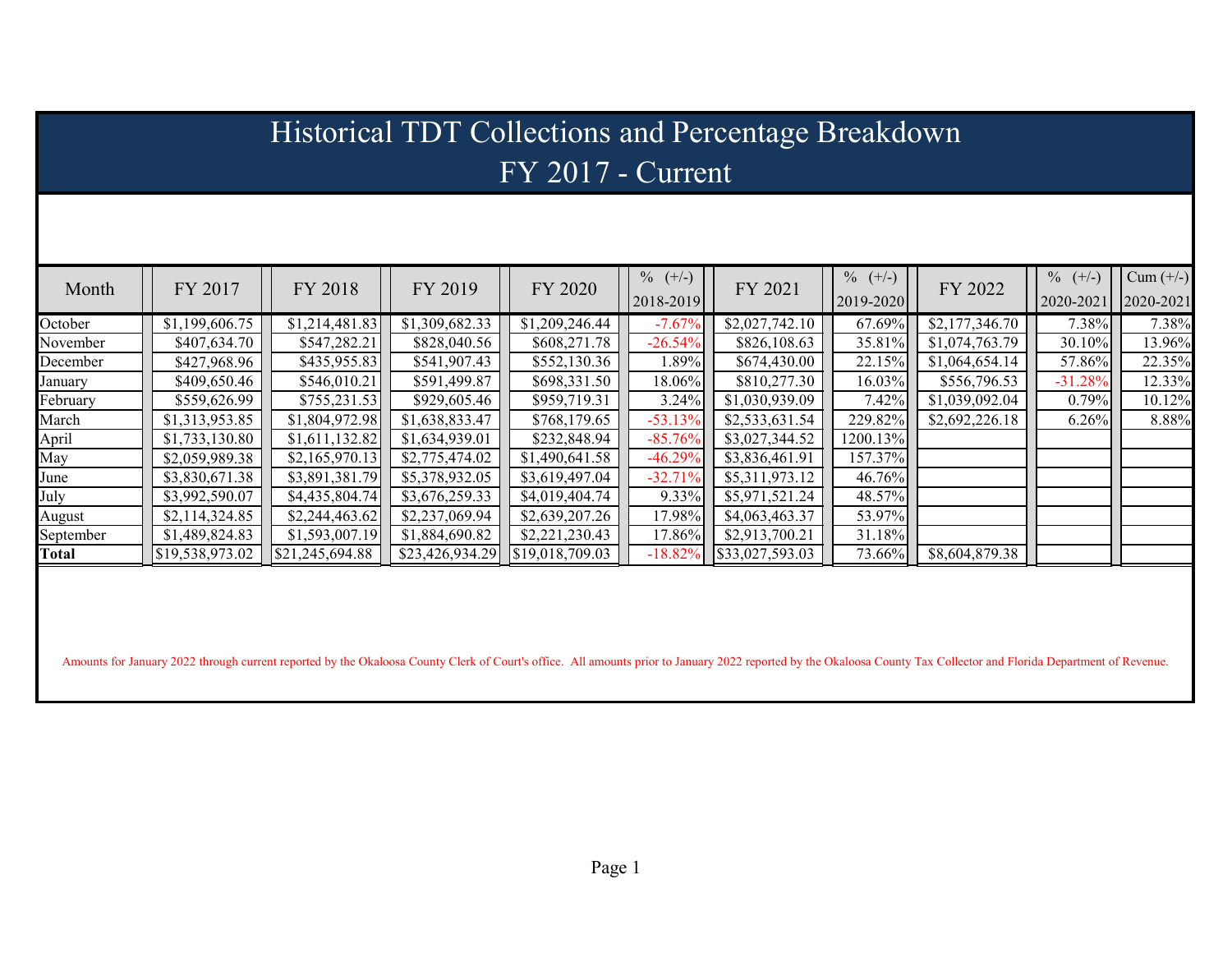## Total Monthly TDT Collections FY 2020 - 2022